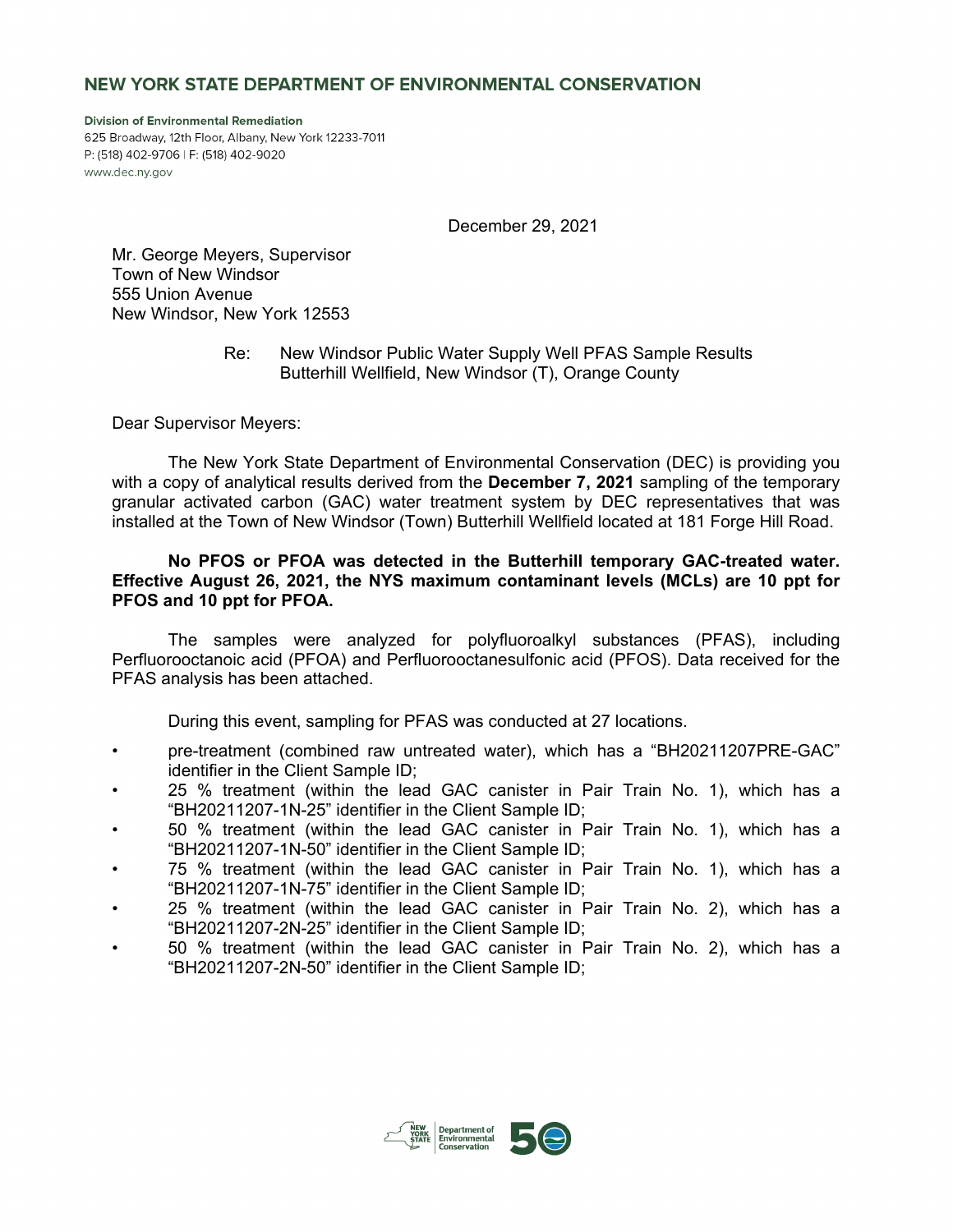## Supervisor Meyers Page 2

- 75 % treatment (within the lead GAC canister in Pair Train No. 2), which has a "BH20211207-2N-75" identifier in the Client Sample ID;
- 25 % treatment (within the lead GAC canister in Pair Train No. 3), which has a "BH20211207-3N-25" identifier in the Client Sample ID;
- 50 % treatment (within the lead GAC canister in Pair Train No. 3), which has a "BH20211207-3N-50" identifier in the Client Sample ID;
- 75 % treatment (within the lead GAC canister in Pair Train No. 3), which has a "BH20211207-3N-75" identifier in the Client Sample ID;
- Butterhill Well No.3 raw untreated water; which has a "BH20211207-3RAW" identifier in the Client Sample ID;
- Post-treatment (treated water after all GAC trains), which has a "BH20211207POST-GAC" identifier in the Client Sample ID.
- mid-treatment (after the first GAC canister in Pair Train No. 1 and prior to the second GAC canister in Pair Train No.1), which has a "BH20211207-1 MID" identifier in the Client Sample ID;
- post-treatment (after the GAC Pair Train 1), which has a "BH20211207-1 POST" identifier in the Client Sample ID;
- mid-treatment (after the first GAC canister in Pair Train No. 2 and prior to the second GAC canister in Pair Train No.2), which has a "BH20211207-2 MID" identifier in the Client Sample ID;
- post-treatment (after the GAC Pair Train 2), which has a "BH20211207-2 POST" identifier in the Client Sample ID;
- mid-treatment (after the first GAC canister in Pair Train No. 3 and prior to the second GAC canister in Pair Train No.3), which has a "BH20211207-3 MID" identifier in the Client Sample ID;
- post-treatment (after the GAC Pair Train 3), which has a "BH20211207-3 POST" identifier in the Client Sample ID;
- 25 % treatment (within the lag GAC canister in Pair Train No. 1), which has a "BH20211207-1S-25" identifier in the Client Sample ID;
- 50 % treatment (within the lag GAC canister in Pair Train No. 1), which has a "BH20211207-1S-50" identifier in the Client Sample ID;
- 75 % treatment (within the lag GAC canister in Pair Train No. 1), which has a "BH20211207-1S-75" identifier in the Client Sample ID;
- 25 % treatment (within the lag GAC canister in Pair Train No. 2), which has a "BH20211207-2S-25" identifier in the Client Sample ID;
- 50 % treatment (within the lag GAC canister in Pair Train No. 2), which has a "BH20211207-2S-50" identifier in the Client Sample ID;
- 75 % treatment (within the lag GAC canister in Pair Train No. 2), which has a "BH20211207-2S-75" identifier in the Client Sample ID;
- 25 % treatment (within the lag GAC canister in Pair Train No. 3), which has a "BH20211207-3S-25" identifier in the Client Sample ID;
- 50 % treatment (within the lag GAC canister in Pair Train No. 3), which has a "BH20211207-3S-50" identifier in the Client Sample ID;
- 75 % treatment (within the lag GAC canister in Pair Train No. 3), which has a "BH20211207-3S-75" identifier in the Client Sample ID;

The 27 locations sampled (and their associated identifiers) are depicted in Figure 1.